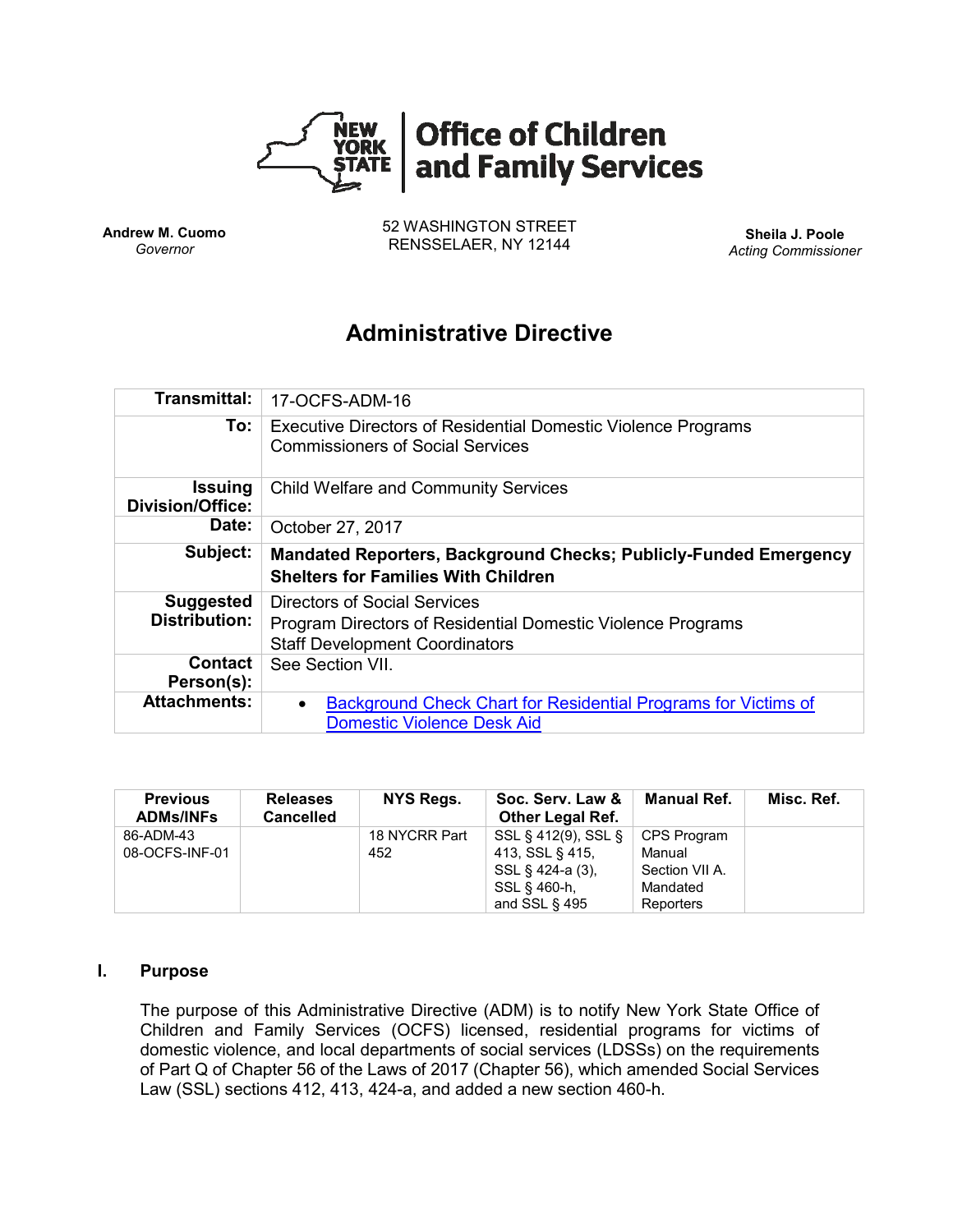## **II. Background**

The statutory amendments made by Chapter 56 further enhance the protection of children residing in publicly-funded emergency shelters, which include residential programs for victims of domestic violence. These requirements became effective July 19, 2017.

The primary changes made by Chapter 56 are:

- 1. Defines publicly-funded emergency shelters for families with children as facilities with overnight sleeping accommodations that are used to house recipients of temporary assistance.<sup>1</sup> Residential programs for victims of domestic violence meet that definition.
- 2. Employees of publicly-funded emergency shelters are now mandated reporters required to report or cause a report to be made of suspected child abuse or maltreatment to the New York Statewide Central Register of Child Abuse and Maltreatment (SCR).<sup>2</sup>
- 3. Specified background checks are now required for prospective employees, volunteers, consultants, and contractors with the potential for regular and substantial contact with children at the publicly-funded emergency shelters. $3$

OCFS has issued emergency regulations to clarify the responsibilities of residential programs for victims of domestic violence to comply with Part Q of Chapter 56 of the Laws of 2017.

## **III. Program Implications**

Residential programs for victims of domestic violence (residential DV programs) are included in the definition of publicly-funded emergency shelters for families with children. Therefore, residential DV programs are subject to the requirements of Part Q of Chapter 56 of the Laws of 2017.

Employees of residential DV programs are now mandated reporters to the SCR and therefore must comply with the requirements of SSL § 413 and SSL § 415. These statutes require all mandated reporters who, in their professional or official capacity, have reasonable cause to suspect a child has been subjected to abuse or maltreatment by the child's parent or other person legally responsible, to make or cause a report to be made to the SCR.

Individuals who work in residential DV programs, as described below, who have the potential for regular and substantial contact with children at residential DV programs are now subject to certain background checks. The following checks are required pursuant to Chapter 56 for individuals who begin work on or after July 19, 2017:

<sup>1</sup> SSL § 412 (9)

<sup>2</sup> SSL § 415

<sup>3</sup> SSL § 424-a (3), SSL § 460-h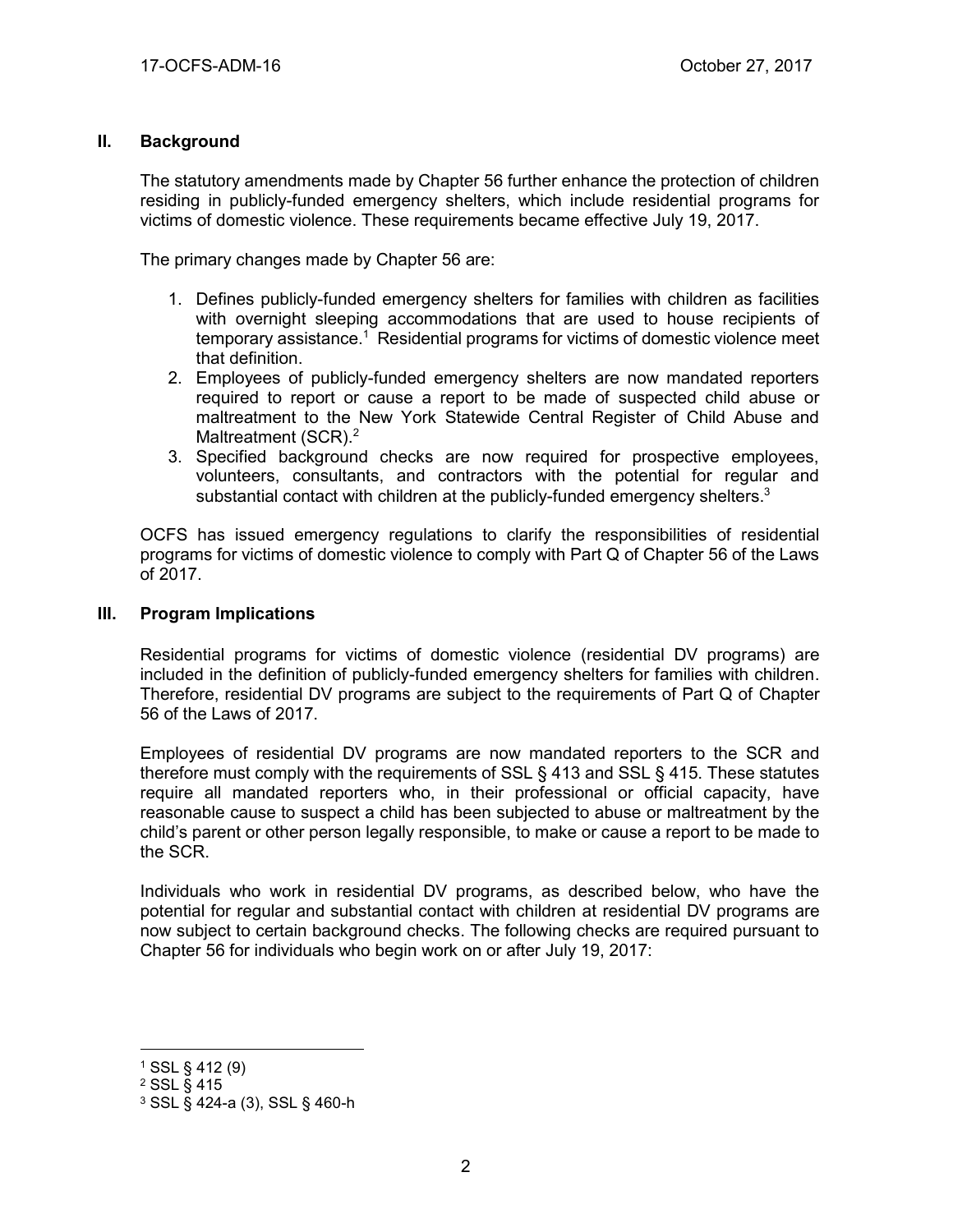- For prospective employees, volunteers, consultants<sup>4</sup> and contractors,<sup>5</sup> a check of the register of substantiated category one cases (called the Staff Exclusion List or SEL) maintained by the Justice Center for the Protection of Persons with Special Needs (Justice Center) is required to determine if the individual is listed on the register of substantiated category one cases of abuse or neglect;<sup>6</sup> and
- For prospective employees, volunteers, consultants and contractors, a check of the SCR is required to determine if the individual is the subject of an indicated report(s) of child abuse or maltreatment. This is accomplished by submitting an SCR database check; and
- For prospective employees, volunteers, assistants and consultants, a criminal history background check by the Division of Criminal Justice Services (DCJS) is required.<sup>7</sup> Chapter 56 establishes protocols to receive and evaluate this criminal history information from DCJS.

## **IV. Required Action**

## **Mandated Reporters:**

Chapter 56 amended section 413 of SSL by formally adding employees of residential DV programs to the list of mandated reporters; however, OCFS regulations already had a provision requiring that reports to the SCR be made in instances of suspected child abuse/maltreatment. Programmatically, the amendment to SSL §413 should not alter any existing residential DV program policies or protocols. Residential DV programs have been required for many years to report to the SCR when an employee has reasonable cause to suspect child abuse/maltreatment. The new mandated reporter requirements for residential DV programs apply to employees only (not volunteers, not consultants, and not contractors).

- Reports of suspected child abuse or maltreatment must be made immediately by telephone -- at any time of the day and on any day of the week -- to the SCR mandated reporter line at **1-800-635-1522**. Within 48 hours after making a report to the SCR, the mandated reporter must complete a written report (for[m LDSS 2221A\)](http://ocfs.state.nyenet/admin/forms/SCR/word2000/LDSS-2221A%20Report%20of%20Suspected%20Child%20Abuse%20or%20Maltreatment.dot) and submit that written report to the local child protective services where the child resides.
- Employees of residential DV programs can learn more about their responsibilities as mandated reporters by taking the mandated reporter training offered by OCFS. The training is free and provided online 24 hours a day 7 days a week. Mandated reporters can register at [http://www.nysmandatedreporter.org/Default.aspx.](http://www.nysmandatedreporter.org/Default.aspx) Participants will receive a certificate of attendance electronically once the training is completed.

## **Background Checks:**

<sup>4</sup> **Consultant**- any person who is to be hired by the provider agency to provide advice or guidance and has the potential for regular and substantial contact with children.

<sup>5</sup> **Contractor**- any person who is employed by an individual, corporation, partnership or association that provides goods or services to the provider agency: the person is employed by an outside entity to provide goods or services to the residential DV program and will have the potential for regular and substantial contact with children.

<sup>6</sup> SSL § 495.

<sup>7</sup> SSL § 460-h.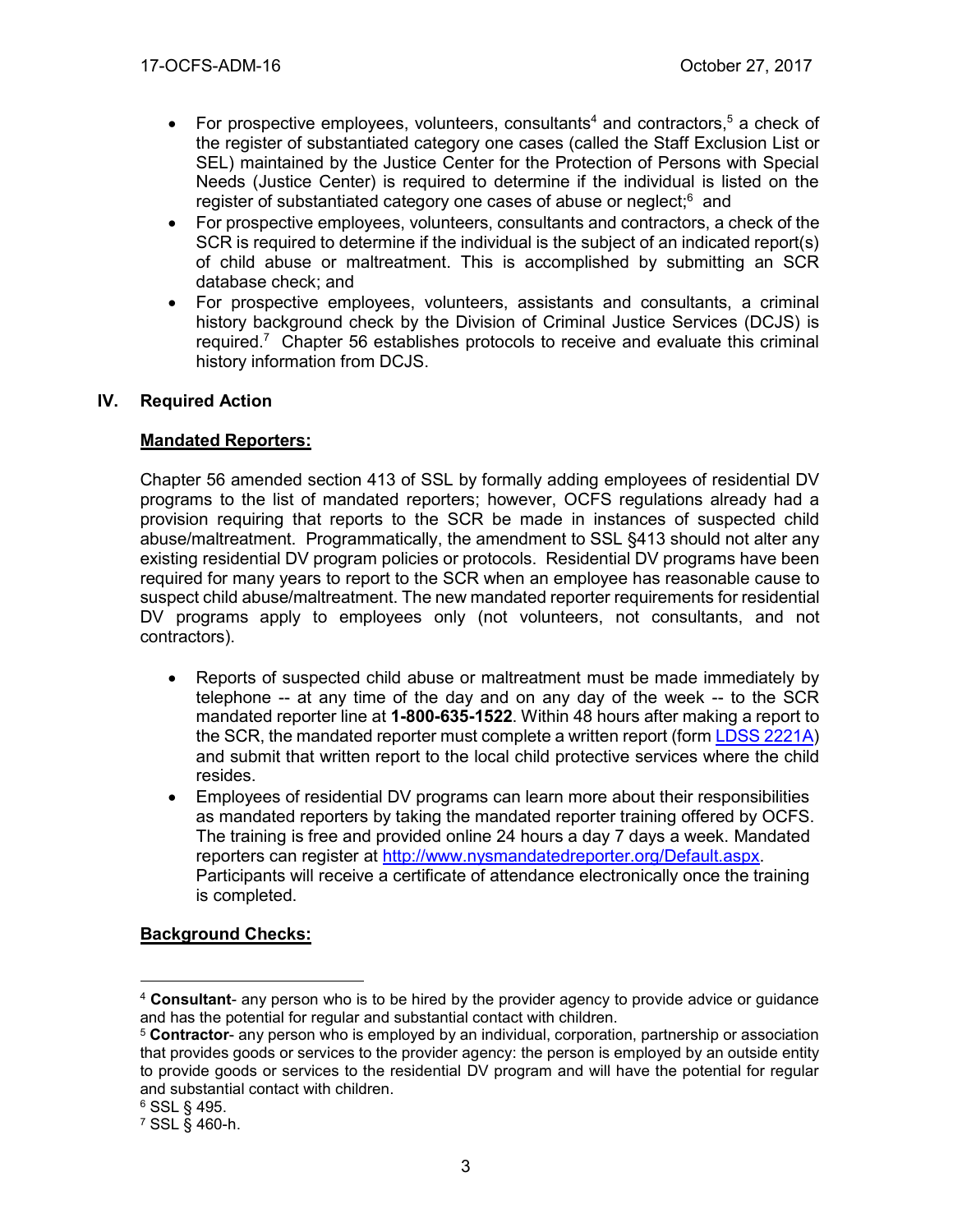Effective immediately, residential DV programs are now authorized and required to conduct background checks for certain persons functioning in qualifying roles with the potential for regular and substantial contact with children. For many multi-service agencies, the background check process may appear familiar as similar checks are conducted for other programs within multi-service agencies (e.g., congregate care, runaway-homeless youth shelter, foster care/adoption).

The residential DV program should determine whether someone has the potential for "regular and substantial contact" with children; this will require an individual evaluation of the position and potential type and frequency of interactions by the person in the qualifying role. Consider the potential duration of the contact, and the role of the individual having contact with children, including whether children ever have contact with subject individuals outside of the presence of the children's parent or guardian. See [86-ADM-43](http://ocfs.ny.gov/main/policies/external/1986/ADMs/1986%20ADM-43%20Reviews%20and%20Evaluations%20Pursuant%20to%20the%20Child%20Abuse%20Prevention%20of%201985.pdf) for more discussion on this topic.

## **SEL Background Check Overview:**

The Justice Center operates a Vulnerable Persons Central Register (VPCR) that maintains the SEL, which contains the names of individuals who have committed serious acts of abuse or neglect. Residential DV programs are now required to conduct a check of the SEL before determining whether to hire or otherwise allow prospective employees, volunteers, consultants, and contractors to have regular and substantial contact with children who are in residence at the program.

## SEL Background Check Process:

- 1. Register an "Authorized Person" with the Justice Center's Criminal Background Check (CBC) unit by downloading the appropriate form [\(Authorized Person](https://www.justicecenter.ny.gov/node/172)  [Designation Statement Form Justice Center Staff Exclusion List \[SEL\]](https://www.justicecenter.ny.gov/node/172) Check) and following the instructions on the form for submission to the Justice Center's CBC unit. An Authorized Person is someone who will be permitted to request, on behalf of the Provider Agency, a check of the SEL pursuant to relevant statutory authority.
- 2. Once the residential DV program has a designated Authorized Person, the Authorized Person must submit an online background check form [\(https://vpcr.justicecenter.ny.gov/SEL/\)](https://vpcr.justicecenter.ny.gov/SEL/) to the CBC unit for prospective employees, volunteers, consultants and contractors under consideration to be hired or otherwise permitted to have the potential for regular and substantial contact with children. To submit this online request, the applicant's Social Security number or alien registration number must be included. If you do not have either number, you must submit [SEL Check Request form](http://www.justicecenter.ny.gov/investigations-prosecution/sel/management/forms/apdssf-jcselc) to the CBC Unit via fax (518-549-0464).
- 3. The Justice Center's CBC unit will send the designated Authorized Person an email indicating the results of the SEL check.

## **If an Applicant Is Listed on the SEL:**

Pursuant to standards set forth in 18 NYCRR 452.11 (b), if an applicant is listed on the SEL, the program can determine whether to hire or allow such a person to have regular and substantial contact with children who are in residence at the program **only** after receipt of the SCR database check and criminal history record check. If the residential DV program decides not to hire an individual listed on the SEL, the program is not required to conduct an SCR check under section 424-a of the Social Services Law.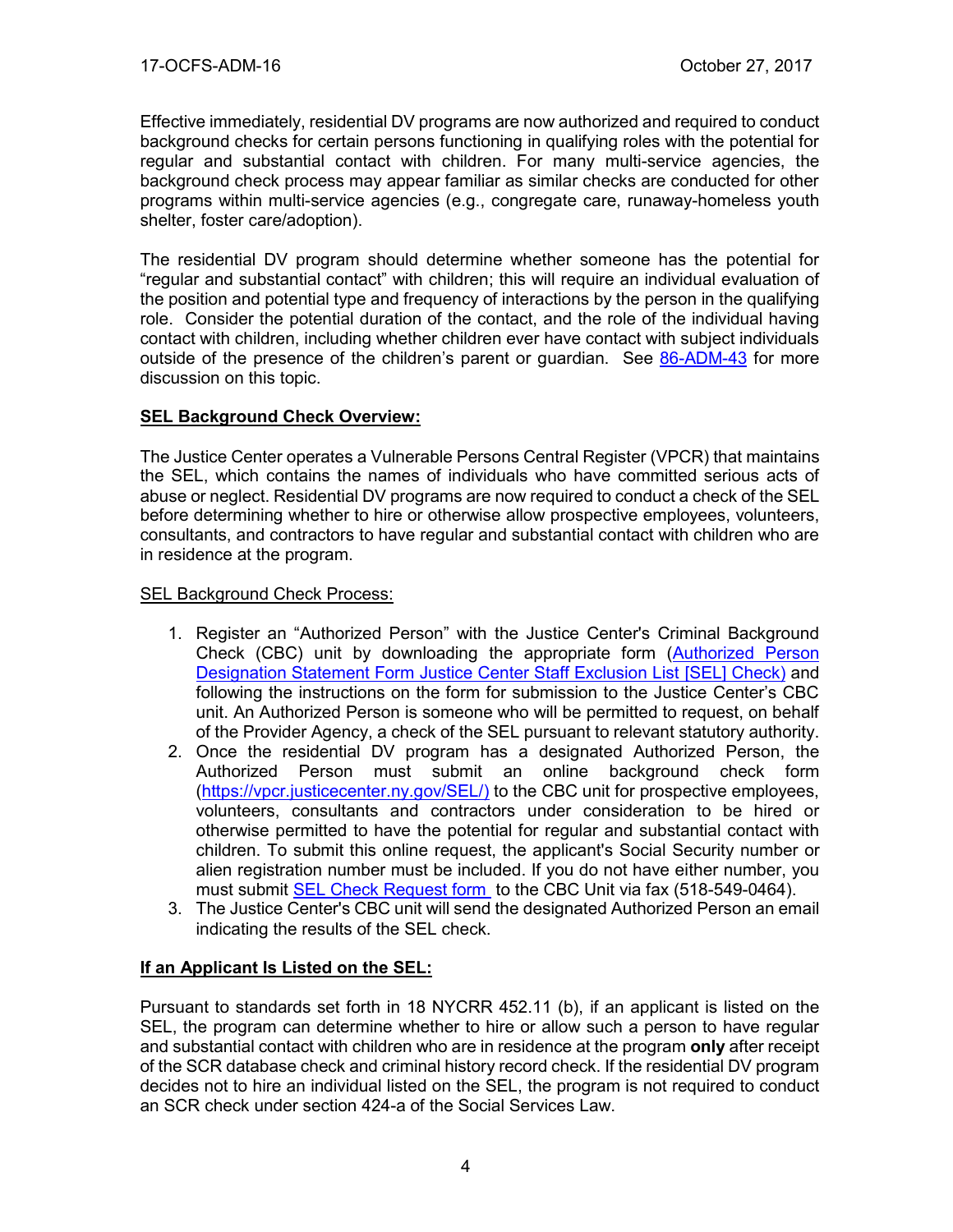# **SCR Database Check Overview:**

Pursuant to SSL §424-a, residential DV programs must inquire of OCFS whether any person who is actively being considered as an employee, volunteer, consultant or contractor and will have the potential for regular and substantial contact with children who are in residence at the program is the subject of an indicated report of child abuse or maltreatment on file with the SCR.<sup>8</sup>

The SCR uses the Online Clearance System (OCS) to conduct these database checks. The OCS is a web-based application that supports the mandate under Section 424-a of the SSL to inquire of the SCR as to the existence of any reports of child abuse/maltreatment indicated against an applicant prior to employment. All notifications or response letters from the SCR will be received electronically as well. The OCS can only be used in accordance with Section 424-a of the Social Services Law where a licensing or provider agency requests a database check pursuant to that statute.

Residential DV programs must track and maintain database check submissions and the SCR response letters, as well as retain copies of response letters in personnel files.

The provisions of Chapter 56 do not require an SCR database check on employees hired before July 19, 2017. Residential DV programs are not precluded from performing database checks on employees hired before July 19, 2017, however, SCR database checks cannot be done more than once in a six-month period on any individual.

#### SCR Database Check Process:

- 1. Residential DV programs must have a valid resource identification number (RID) to register to use the OCS. Residential DV programs must contact the SCR at (518) 474-1567 to obtain a registration packet.
- 2. Upon completion of the registration process, OCFS will create an account for the agency liaison designated on the Agency Information Registration Sheet.
- 3. The agency liaison will have responsibility for granting access to other residential DV program workers who need access to the OCS. Access must only be granted on a "need to know" basis. Only when it is determined that an employee's job duties require access to the OCS should the employee be granted access.
- 4. The agency liaison is responsible for terminating OCS access when a worker leaves the agency or has a shift in job responsibility that no longer requires that they access the system.
- 5. Applicants will be required to provide their name and any maiden name or aliases, sex, their date of birth, and the dates of birth for all other members of their households, as well as their current address and all former addresses for the past 28 years. This information must be entered into the OCS by either the agency liaison or the applicant.
- 6. A \$25 fee is required for every SCR database check. Residential DV programs are responsible for payment of this fee and may not require applicants to pay it. Payment may be made by check, money order or credit card. Check or money order payments should be mailed to New York State Office of Children and Family Services, Capital View Office Park, 52 Washington Street, South Building Room

<sup>8</sup> 18 NYCRR 452.11 (c) (1)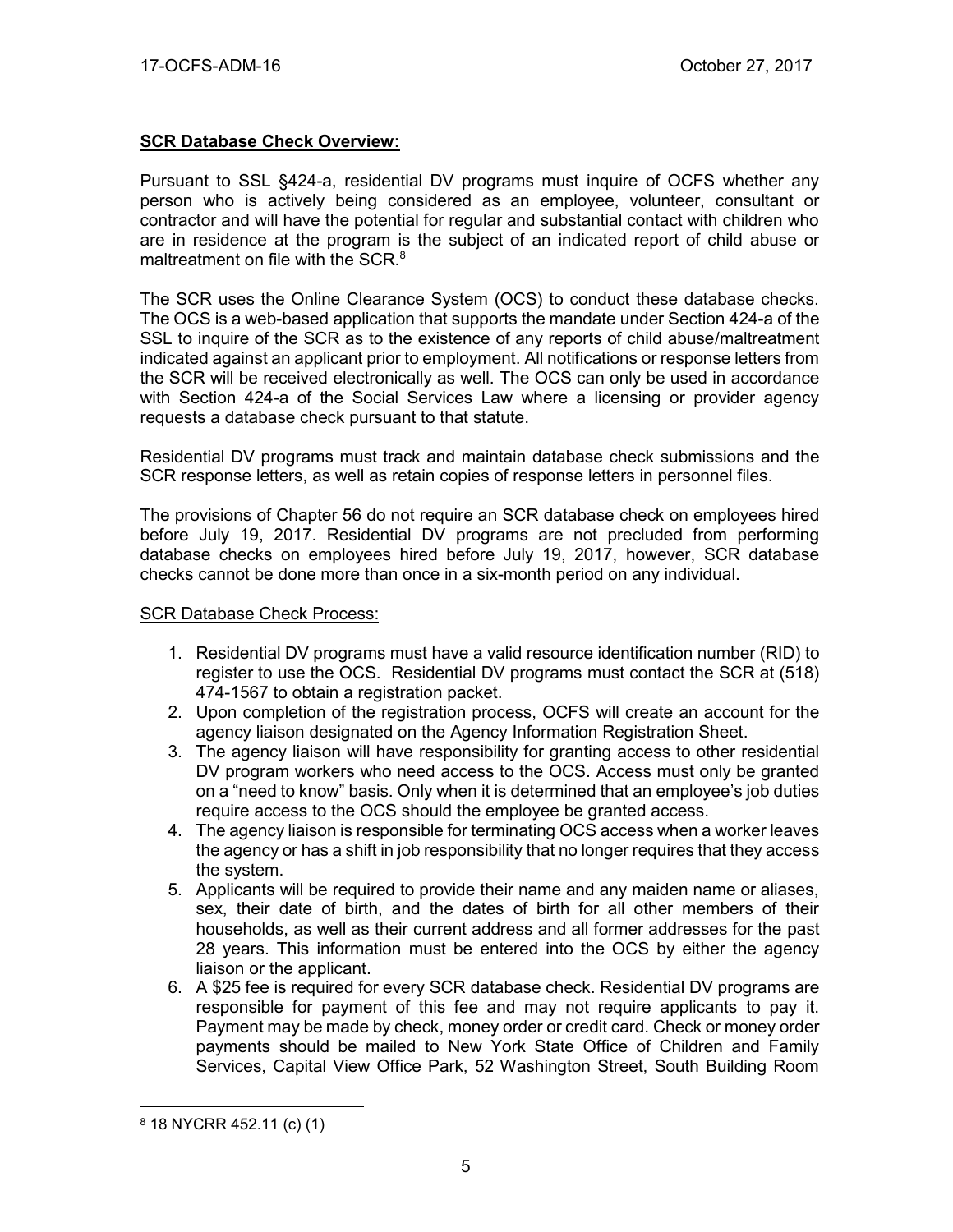204, Bureau of Financial Operations/Accounting and Revenue Collection, Rensselaer, NY 12144. A data entry error on the part of the applicant or residential DV program that prevents the SCR check request from being processed will be removed from the system and a new request, and corresponding additional fee, must be entered.

- 7. Programs must keep a record that includes a list of names of individuals for which the program requested an SCR check. Every program must ensure the confidentiality of all records and information related to checks made through the SCR and access thereto. Therefore, it is recommended that all records obtained through the screening process be maintained in a separate, confidential file in the personnel office or other administrative office as appropriate.
- 8. If a search of the SCR database finds the applicant to be an indicated subject in a case, the SCR is required to send a letter informing the subject of due process rights. This letter gives the subject ninety (90) days to respond back to the SCR in writing that he or she wants to exercise due process rights through the administrative review and fair hearing process. During the hiring process, residential DV programs should encourage prospective employees, volunteers, consultants and contractors to respond to any correspondence received from the SCR in a timely manner.
- 9. If the SCR does not hear back from the individual within that timeframe, the SCR sends a letter to the agency advising the agency that the SCR has a record of the individual being an indicated subject of a report.
- 10. The SCR will notify the program's agency liaison of an applicant's indicated report only when the applicant, who is the subject of the report, has not exercised their rights to challenge the indicated finding, or if, after a challenge, the finding was upheld by a preponderance of the evidence and found to be reasonably related to activities described in Social Services Law section 422 or 424-a.

## **OCFS Guidelines on Hiring an Applicant With an Indicated Child Abuse or Maltreatment Report or Listed on the SEL:**

An indicated SCR report or presence on the SEL is not an automatic exclusion from employment. If the prospective employee, volunteer, consultant or contractor has exercised their due process rights and it is determined that the report is to remain indicated, the residential DV program should review the information available to make an informed decision whether to hire or retain an individual.

The residential DV program can ask that the applicant submit a request for information (RFI) to the SCR to obtain a copy of the indicated SCR report. The SCR will send a copy of the report(s) by certified mail to the applicant. The applicant can then submit the copy of the report(s) to the residential DV program for review. The applicant can also submit any additional information to the residential DV program that may be relevant to the review of the report(s).

The residential DV program must review the report and any information provided by the applicant. The following factors must be considered by the program when determining the suitability of the person with an indicated SCR report or presence on the SEL for hire:

- The seriousness of the incident(s) involved in the indicated report
- The seriousness and extent of any injury sustained by the child(ren) named in the indicated report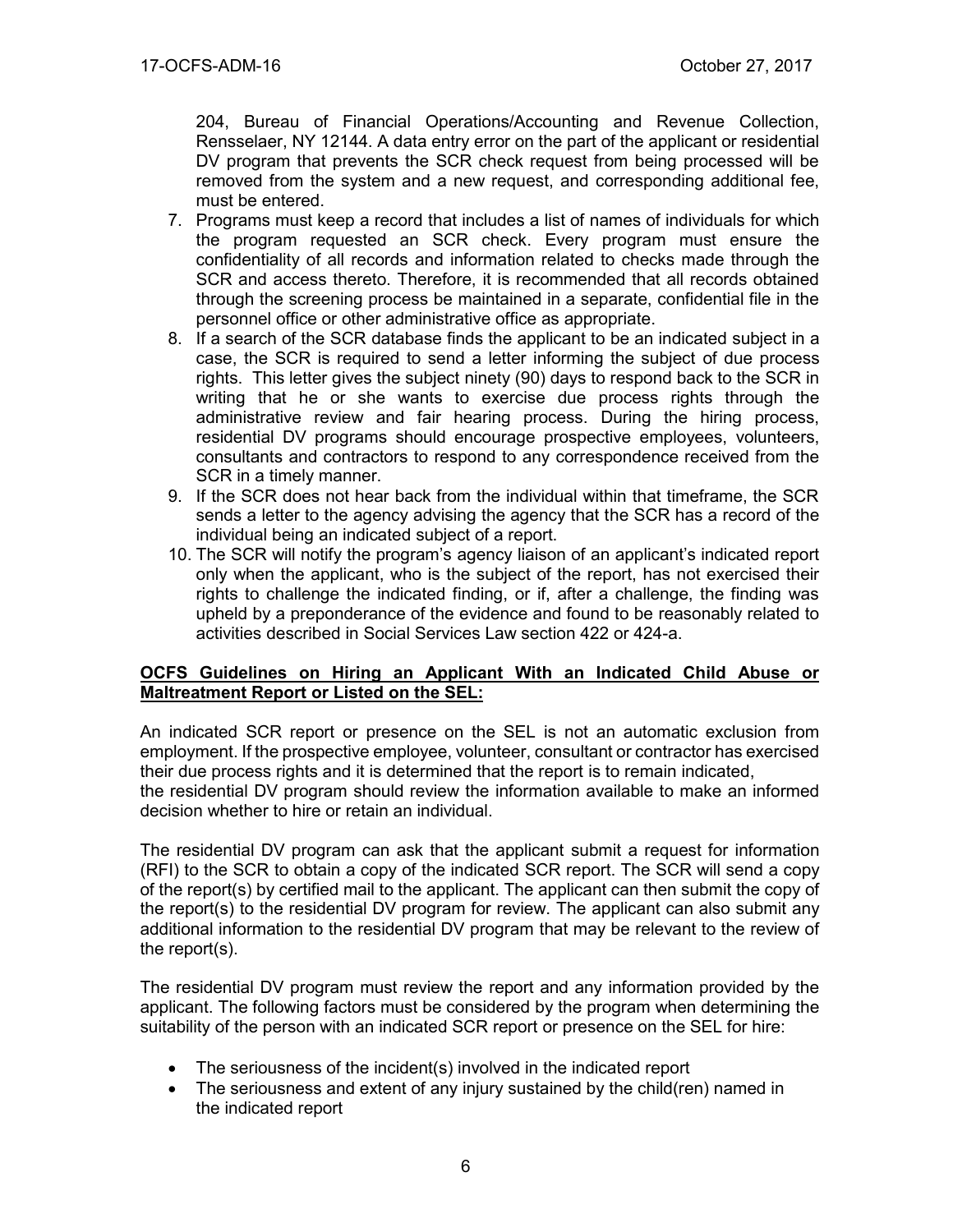- Any documented harmful effect of an injury on the child(ren) as a result of the subject's actions or inactions, and the relevant events and circumstances surrounding the actions
- The ages of both the subject and the children at the time of the incident(s) of child abuse or maltreatment
- The time which has elapsed since the most recent incident of child abuse or maltreatment
- The number and/or frequency of indicated incident(s) of abuse or maltreatment
- The relationship of the child abuse or maltreatment incident(s) compared with the nature of the job for which the subject is being considered or is doing
- Any information produced by the subject, or produced on his/her behalf, regarding his/her rehabilitation. (Rehabilitation is defined as a demonstration by the subject of positive and successful efforts to rectify a problem that resulted in child abuse or maltreatment so that youth under his/her care will not be in danger.) The following may be examples of evidence of rehabilitation:
	- $\circ$  The acts of child abuse and maltreatment apparently have not been repeated
	- $\circ$  Evidence of actions taken by the person which show that he/she is now able to deal positively with a situation or problem that gave rise to the previous incident(s) of child abuse and maltreatment
	- $\circ$  Professional treatment (e.g., counseling or self-help groups) has been successful
	- $\circ$  The subject has been successfully employed in the child care field

After careful review of the information available and in accordance with these OCFS guidelines, if the residential DV program chooses to use or hire the applicant, they must maintain a written record, as part of the application file or employment or other personnel record of such person, of the specific reason(s) why such person was determined to be appropriate and acceptable as an employee, volunteer, consultant or provider of goods and services with access to children being cared for by the program. $9$ 

# **DCJS Criminal History Check Overview:**

Every residential DV program is required by Social Services Law § 460-h to obtain criminal history background checks for prospective employees, assistants,<sup>10</sup> volunteers and consultants who will have the potential for regular and substantial contact with children in residence at the program through DCJS, in accordance with any applicable laws, regulations, policies and procedures.<sup>11</sup>

Upon receipt of a criminal history record, the program may request, and is entitled to receive, in accordance to subdivision six of section 460-h of Social Services Law, information pertaining to any crime contained in such criminal history record from any state or local law enforcement program, district attorney, parole officer, probation officer, or court

<sup>&</sup>lt;sup>9</sup> 18 NYCRR 452.11 (d).

<sup>10</sup> **Prospective assistant**- any person who has applied to be utilized by the provider of services, in assisting any of the foregoing in any manner in the provision of such services who will have the potential for, or may be permitted, regular and substantial contact with children who are served by the residential DV program.

<sup>11</sup> 18 NYCRR 452.11(e)(1).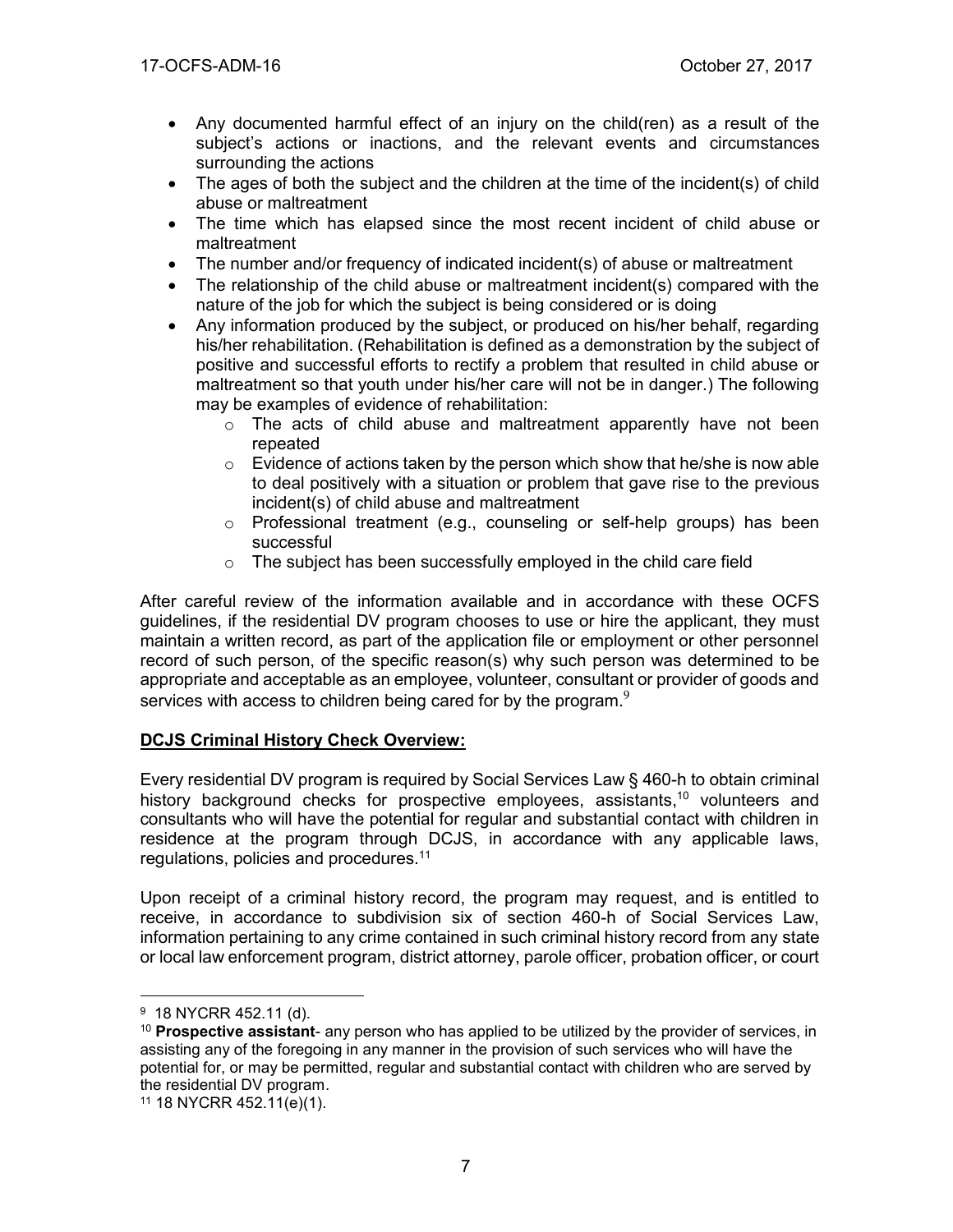for the purposes of determining whether any ground relating to such criminal conviction or pending criminal charge exists for denying an application for employment or volunteer opportunity or the use of a consultant.<sup>12</sup>

# DCJS Criminal History Check Process:<sup>13</sup>

- 1. Residential DV programs must submit a request in writing to DCJS to obtain authorization to access criminal history record information through the DCJS eJusticeNY Integrated Justice Portal. This can be done by visiting the DCJS website at <http://www.criminaljustice.ny.gov/ojis/for-employers-licensing-entities.html> and completing the form, *Request for Access to Criminal History Information*. This form can be completed and submitted online. Upon approval, DCJS will prepare and submit to each provider a Use and Dissemination agreement outlining the terms and conditions of such access, which must be signed and returned to DCJS. At that time, DCJS will issue the residential DV program an agency identifier known as an ORI (ORiginating Identifier) number that will be required when the applicant makes his or her fingerprinting appointment. The agreement will also detail additional requirements, including the designation of a Terminal Agency Coordinator (TAC) and background checks of TAC and other staff who will have access to or will be reviewing the criminal history record information.
- 2. Residential DV programs must inform applicants of the criminal background screening process and obtain the applicant's consent. Upon receiving the signed consent, residential DV programs should assist applicants with making appointments for fingerprinting through the MorphoTrust website (https://uenroll.identogo.com), or calling MorphoTrust USA at (877) 472-6915, or other designated provider, to find the nearest fingerprinting location. Results of DCJS Criminal Background checks are generally received within one to two business days.
- 3. The required fee for a DCJS criminal background check is currently \$87 (subject to change). Residential DV programs are responsible for payment of this fee and may not require applicants to pay it. Payment may be made by business check, money order or credit card. Residential DV programs may establish an account with MorphoTrust whereby a credit card is charged when an applicant is fingerprinted (more information available here:

[https://www.identogo.com/uploads/general/NY\\_UEP\\_NCAC\\_FinalReview\\_10-](https://www.identogo.com/uploads/general/NY_UEP_NCAC_FinalReview_10-28.pdf) [28.pdf\)](https://www.identogo.com/uploads/general/NY_UEP_NCAC_FinalReview_10-28.pdf).

- 4. DCJS shall provide to an Authorized Person, upon receipt of complete information from the residential DV program including fingerprints and applicable fees in the form and manner prescribed by DCJS, the criminal history information for any person applying to be an employee, assistant, volunteer or consultant who will have the potential for regular and substantial contact with children in residence at the program.
- 5. If an applicant has been convicted of a crime, the residential DV program must make a safety assessment to determine whether to hire or use the individual as an employee, assistant, volunteer or consultant.
- 6. If the program determines it will hire or use the person, the program must maintain a written record, as part of the application file or employment or other personnel record of such person, of the reason(s) why such person was determined to be

 $\overline{a}$ <sup>12</sup> 18 NYCRR 452.11 (e) (4).

<sup>13</sup> 18 NYCRR 452.11 (e).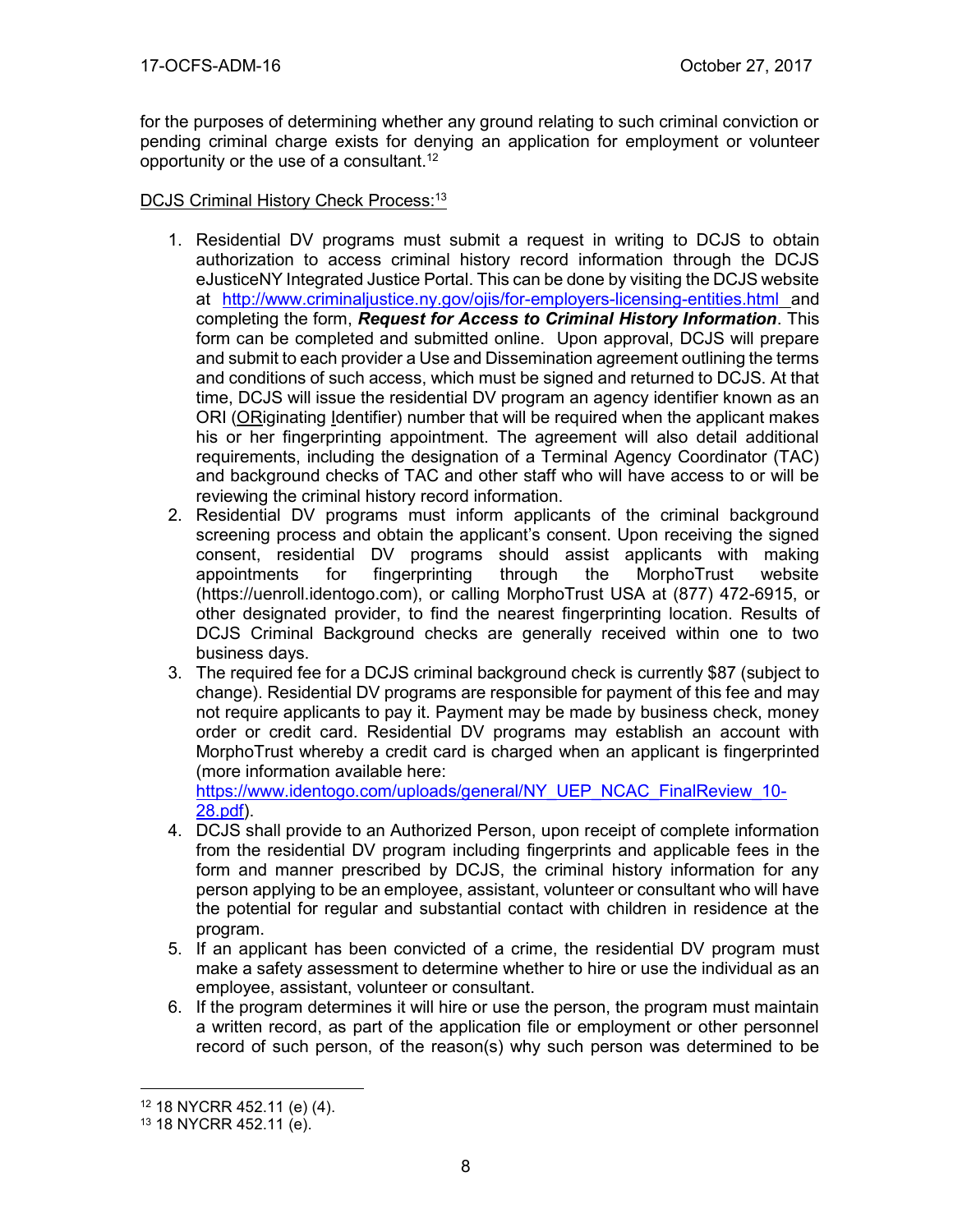appropriate and acceptable as an employee, assistant, volunteer or consultant, in accordance with the guidance below.

- 7. Only the Authorized Person or his or her designee and the relevant person applying to be an employee, volunteer, consultant, or assistant shall have access to the New York State criminal history information received by a program. Criminal history information may only be disclosed by the Authorized Person to other individuals who are directly participating in any decision regarding the employee, assistant, volunteer or consultant's application.
- 8. The Authorized Person and any other individual to whom such criminal history is disclosed shall keep this information strictly confidential, in accordance with the requirements of DCJS and any applicable laws, regulations, policies and procedures.
- 9. Any party who willfully permits the disclosure of any confidential criminal history information obtained from a criminal history information check pursuant to this section to parties not authorized to receive same shall be quilty of a misdemeanor.<sup>14</sup>

Questions about access to criminal history record information should be directed to the DCJS Office of Legal Services at (518) 457-8413 or [dcjslegalservices@dcjs.ny.gov.](mailto:dcjslegalservices@dcjs.ny.gov) Please write "Criminal History Record Information Access Inquiry" in the subject line.

## **Safety Assessment:**

In accordance with Article 23-A of the Corrections Law and subdivisions (15) and (16) of section 296 of the Executive Law, the residential DV program must make a written safety assessment which includes an eight-factor analysis as articulated in Article 23-A. The analysis must include, but not be limited to, the following factors: <sup>15</sup>

- The public policy of New York State to encourage the licensure and employment of persons previously convicted of one or more criminal offenses
- The specific duties and responsibilities of the employment sought by the applicant
- The bearing, if any, the criminal offense will have on the fitness or ability to perform one or more such duties or responsibilities
- The time that has elapsed since the occurrence of the criminal offense or offenses
- The age of the person at the time of the occurrence of the criminal conviction or charge
- The seriousness of the offense or offenses
- Any information provided by the applicant or produced on his/her behalf regarding rehabilitation or good conduct
- The legitimate interest in protecting property and the safety and welfare of children

## **Determination to Deny Employment or Volunteer Application After Assessment of Information in Criminal History Check:**

Pursuant to standards set forth in 18 NYCRR  $452.11(e)(3)$ , prior to deciding to deny an employment or volunteer application or the use of an assistant or consultant, after a written assessment of the information in the DCJS criminal history check, the program must provide the applicant with the following:

<sup>14</sup> SSL §460-h(10).

<sup>15</sup> 18 NYCRR 452.11 (2).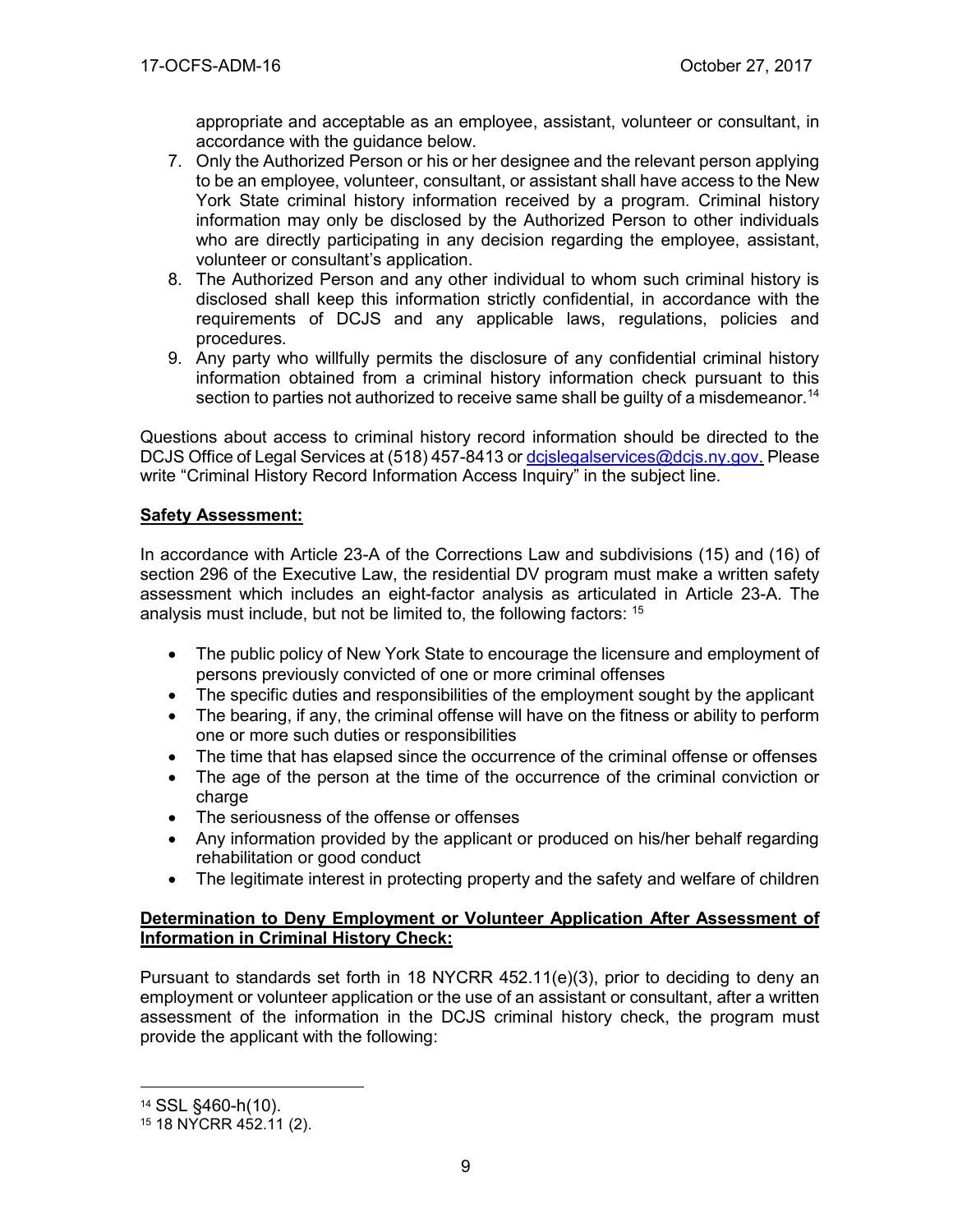- An opportunity to explain, in writing, why the application should not be denied, within 15 calendar days from the date the notification was mailed. The prospective employee, volunteer, assistant or consultant may request an extension of up to 15 days
- The opportunity for an explanation from the prospective employee, volunteer, assistant or consultant must be sent in writing by non-electronic mail so that date of mailing can be verified
- A copy of the subject individual's criminal history information
- A copy of Article 23-A of the Correction Law
- Information about the individual's right to seek correction of any incorrect information contained in the criminal history and the procedure for same

# **Recordkeeping Regarding Criminal History Checks:**

New York State regulations set forth the following standards regarding recordkeeping of criminal history checks: 16

- Records must include a list of names of individuals the program requested a criminal history check for and the type of position the individual applied for (i.e., employment, consultant, assistant or volunteer). This list should be programspecific, and only include individuals whose criminal history check was conducted to comply with Chapter 56.
- Programs must maintain a copy of the signed consent form for the criminal history request, any fingerprint and criminal history information authorized by DCJS, and the program's hiring determination.
- Records must be maintained securely.
- Records must be maintained for six (6) years to demonstrate compliance with regulations.

The residential DV program must destroy any criminal history information if directed by OCFS or DCJS.<sup>17</sup> Destruction of the information must be done in a manner that ensures confidentiality.<sup>18</sup> If an applicant withdraws from the application process, without prejudice, the program must return any fingerprint or criminal history information to the applicant.<sup>19</sup>

## **Additional Hiring Guidance:**

Programs are permitted to extend offers of employment while awaiting the results of the SCR background checks only. However, until the background checks and review process is completed and a determination is made that the individual may have unsupervised contact with children in the residence, the individual may not have unsupervised contact with children unless they are in the line of sight of:

- an existing staff member who has successfully completed the background check process; or
- an existing staff member who was hired prior to the effective date of the law requiring screening for indicated reports of child abuse or maltreatment.

<sup>16</sup> 18 NYCRR 452.11 (f) (7).

<sup>17</sup> 18 NYCRR 452.11 (f) (8).

<sup>18</sup> 18 NYCRR 452.11 (f) (9).

<sup>19</sup> 18 NYCRR 452.11 (f) (10).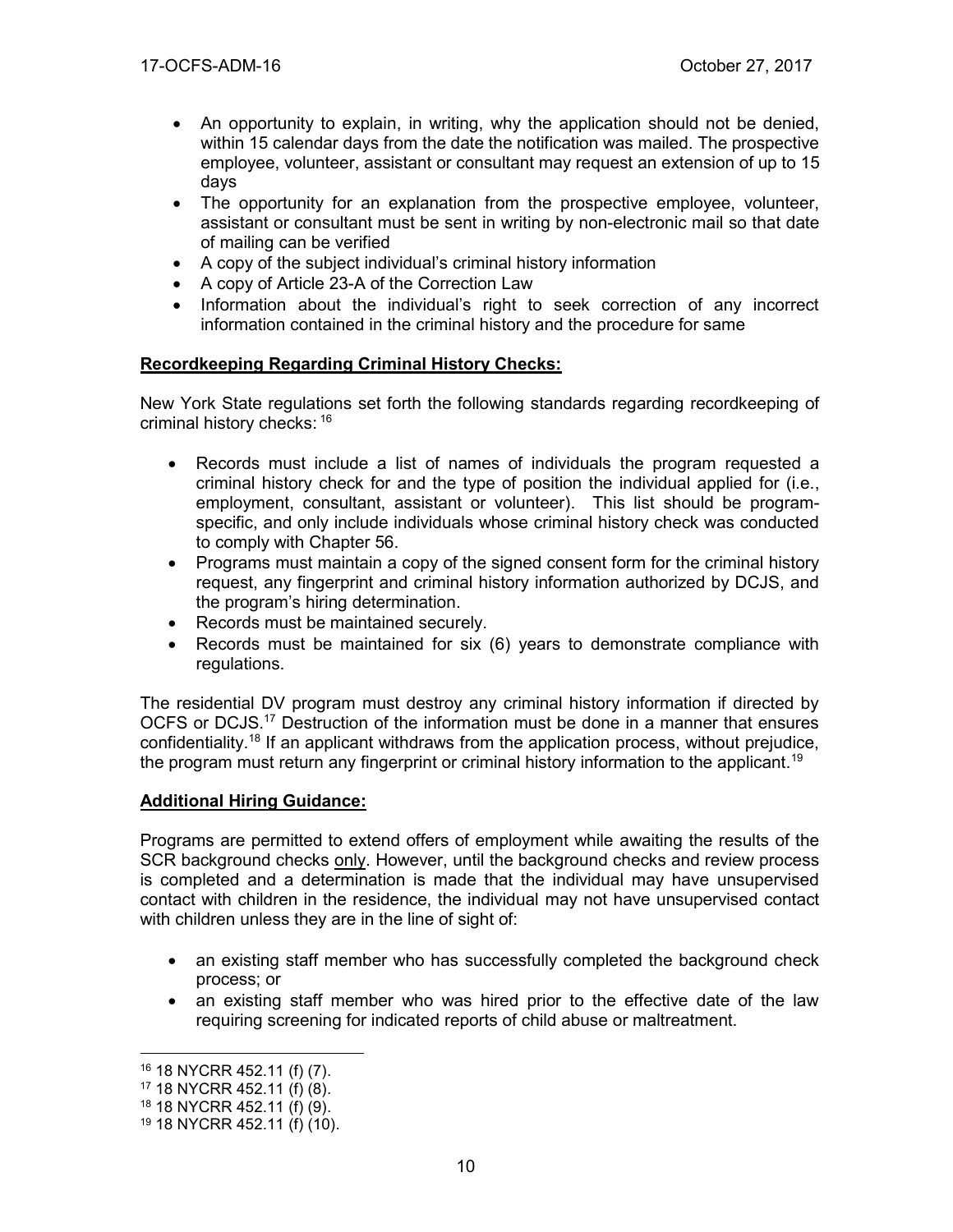# **V. Additional Information**

## Frequently Asked Questions:

- 1. *How do I register or change an Authorized Person?*
	- **Justice Center**-For OCFS DV programs Authorized Persons, send an email to **[cbc@justicecenter.ny.gov](mailto:cbc@justicecenter.ny.gov)** when an Authorized Person is leaving or a new person needs to be added. Indicate this is regarding an OCFS DV shelter program in the email.
	- **SCR**-The agency can send an email to **[ocfs.sm.OCS.user.assistance@ocfs.ny.gov](mailto:ocfs.sm.OCS.user.assistance@ocfs.ny.gov)** to have an Authorized Person's access removed. The agency can change or add an Authorized Person by registering the person as a liaison by calling the SCR at (518) 474-1567 and requesting a registration packet.
- 2. *What happens if the agency's business address changes?*
	- **Justice Center** For purposes of SEL checks, there is no need to notify the Justice Center of address changes.
	- **SCR-** The residential DV program should contact the CONNECTIONS Triage unit at **[ocfs.sm.conn\\_app@ocfs.ny.gov.](mailto:ocfs.sm.conn_app@ocfs.ny.gov)**
- 3. *What do you do when there are corporate changes (e.g., name change, merger)?*
	- **Justice Center** This information will be provided to the Justice Center by the OCFS DV unit.
	- **SCR**-The residential DV program should contact the CONNECTIONS Triage unit at **[ocfs.sm.conn\\_app@ocfs.ny.gov](mailto:ocfs.sm.conn_app@ocfs.ny.gov)**.
- 4. *What happens if an existing agency opens a new facility (e.g., a new shelter)?*
	- **Justice Center**-The residential DV program can continue to do checks under the existing facility.
	- **SCR** Nothing would change because the residential DV program would be using the same RID number. If the new facility has a new agency liaison, then the new liaison would need to complete a registration packet.
- 5. *What happens when a brand-new agency opens a new facility?*
	- **Justice Center** This information will be provided to the Justice Center by the OCFS DV unit.
	- **SCR-** A new agency would need to go through the process of obtaining an RID number and then complete the registration packet to use the Online Clearance System.
- *6. What happens if a residential DV program closes?*
	- **Justice Center** OCFS should send an email to notify the Justice Center and to clearly indicate the notice is regarding an OCFS DV Shelter program in the email.
	- **SCR** The agency can send an email to the user assistance mailbox **[ocfs.sm.OCS.user.assistance@ocfs.ny.gov](mailto:ocfs.sm.OCS.user.assistance@ocfs.ny.gov)** to have access removed.
- *7. Does an applicant need to be re-fingerprinted if he/she is going to work at another provider agency?*
	- Yes. The New York State Division of Criminal Justice Services and the FBI prohibit the sharing of fingerprint results among different agencies. An applicant must be fingerprinted for the program he or she will be working with. While it may seem redundant, criminal history responses are not static and can change. A criminal history response for someone printed last year